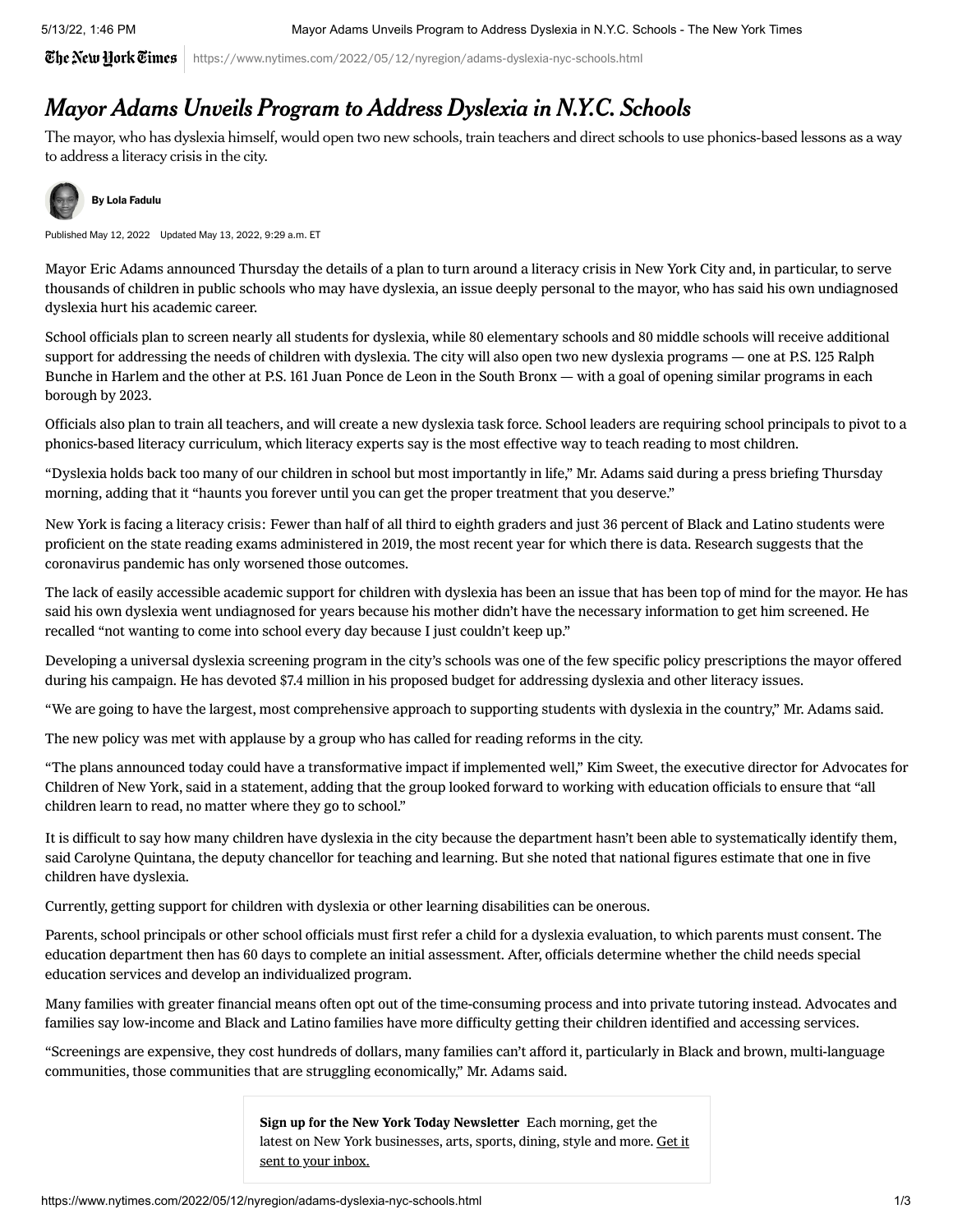Naomi Peña said she has four children with dyslexia, and is one of several parents who helped launch the Literacy Academy Collective, an advocacy group.

"I know all too well the pain of trying to advocate to support my children to read," Ms. Peña said through tears on Thursday morning. "I was desperate to find support, my only option was costly tutoring programs all because my children's learning styles could not be met in a classroom."

Under the new plan, all children in kindergarten through second grade will be screened for literacy three times per year. Acadience Learning, an educational company, will provide the screenings. Children in grades three through 10 will also be screened three times per year, but principals will get to choose from three screener options, said Ms. Quintana.

If a child consistently performs below benchmarks, they will be recommended for a secondary screening, which will look for dyslexia and other language-based disabilities, said Ms. Quintana.

Once children are identified as at-risk, they will be recommended for a neuropsychology evaluation. Some schools have partnered with a nonprofit group, Promise Project at Columbia University Medical Center, to help low-income families afford the [assessment,](https://hechingerreport.org/an-independent-neuropsych-evaluation-is-critical-for-getting-access-to-special-education-services/) which can sometimes cost thousands of dollars.

The students will then receive either additional support at their current schools or enroll at one of the two new programs, which will open this fall.

The additional support includes more intensive instruction steeped in the Orton-Gillingham approach, which teaches reading with more hands-on methods that break down words into smaller, more [digestible](https://www.orton-gillingham.com/about-orton-and-gillingham/) parts. District-based coordinators will work with all schools to adjust instruction and provide intervention for those students.

The Literacy Academy Collective will be piloting second and third grade classrooms at P.S. 161 in the fall, and each class will have 15 to 18 students from that school, said Ruth Genn, one of the co-founders of the nonprofit. The goal is to eventually open a separate school and work with children in kindergarten through eighth grade.

The Lab School for Family Literacy will be running the program at P.S. 125, where two grade levels — either first and second or second and third — will each have a separate class for struggling readers. Teachers of those classes will be trained in the Orton-Gillingham approach in a 10-day intensive program.

Schools Chancellor David C. Banks said the department would look to these schools for lessons learned as it expands dyslexia programming to other boroughs.

"They will be labs of innovation for us," Mr. Banks said.

The full-day programs won't be the first in the city. The Bridge [Preparatory](https://www.bridgeprepcharter.org/) Charter School, which [opened](https://www.silive.com/news/2019/09/new-bridge-prep-a-multi-sensory-approach-to-teaching-dyslexic-students.html) in Staten Island in 2019, is the state's first and only public school created to help children with dyslexia and other learning disabilities. City officials have [worked](https://www.silive.com/education/2022/02/as-nyc-eyes-creating-new-schools-for-dyslexic-students-bridge-prep-on-staten-island-is-doing-it-right.html) closely with the school's officials to learn more about the programming.

The chancellor and other education officials have also spent time [studying](https://www.thewindwardschool.org/about/news/post/~board/main-website-slider-posts/post/incoming-nyc-schools-chancellor-david-banks-visits-manhattan-campus) the methods used at the Windward School, a private school with campuses in both New York City and White Plains that primarily serves children with dyslexia. Ms. Quintana said teachers from the Windward school would be training teachers from other schools in helping children with dyslexia.

Under the new plan, school officials will require principals, who can choose their curriculums, shift toward a reading program that is based in reading science. Many currently use one developed by Lucy Calkins, an academic at Teachers College, Columbia University, that has repeatedly come [under](https://achievethecore.org/page/3240/comparing-reading-research-to-program-design-an-examination-of-teachers-college-units-of-study) fire.

Officials will require principals to choose from a handful of phonics-based curriculums to include as part of their comprehensive reading programs, such as Fundations, Really Great Reading and Preventing Academic Failure, said Ms. Quintana.

Mr. Adams and Mr. Banks — both Black men who attended the city's public schools — have said that addressing the city's reading crisis, especially eliminating racial disparities in literacy outcomes, is a top priority. The mayor often talks about reading in relation to the schoolto-prison pipeline, [noting](https://www1.nyc.gov/office-of-the-mayor/news/288-22/transcript-mayor-eric-adams-appears-live-the-yes-network#/0) that around 30 to 40 percent of prison inmates have dyslexia.

State officials have also been brainstorming ways to help children with dyslexia.

Assemblyman Robert C. Carroll, who represents the 44th District of Brooklyn, [co-wrote](https://nyassembly.gov/leg/?default_fld=&leg_video=&bn=A02185&term=0&Summary=Y&Actions=Y&Committee%26nbspVotes=Y&Floor%26nbspVotes=Y&Memo=Y&Text=Y) a bill that would direct the state to form a panel of experts to develop guidelines for universal screening, evidence-based curriculum interventions and training programs for teachers.

Mr. Carroll said he was diagnosed with dyslexia when he was in the first grade and then attended two specialized schools.

"Having that individualized, evidence-based curriculum that was sequential, multi-sensory and rooted in phonics allowed me to become a successful student and reader and writer," he said. The bill passed the State Assembly on Wednesday, and is now awaiting action in the Senate.